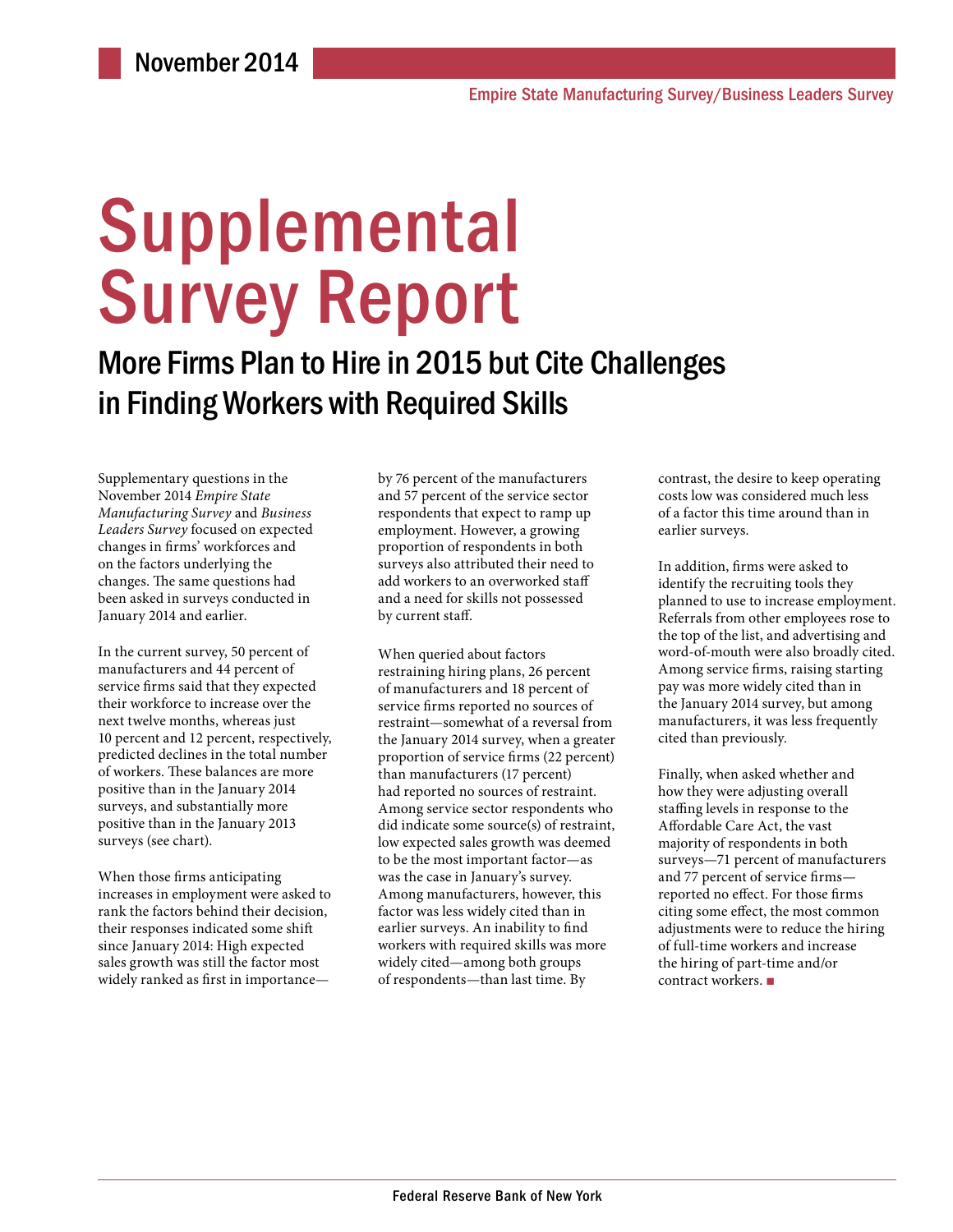### QUESTION 1

**For each category, please indicate the number of employees you have currently.**

|                   | <b>Empire State Manufacturing Survey</b><br><b>Percentage of Respondents</b> |                                        |                 |                 | <b>Business Leaders Survey</b>   |                                        |                 |                 |  |
|-------------------|------------------------------------------------------------------------------|----------------------------------------|-----------------|-----------------|----------------------------------|----------------------------------------|-----------------|-----------------|--|
|                   |                                                                              |                                        |                 |                 | <b>Percentage of Respondents</b> |                                        |                 |                 |  |
|                   | <b>November</b><br>2014                                                      | January<br>2014                        | January<br>2013 | January<br>2012 | <b>November</b><br>2014          | January<br>2014                        | January<br>2013 | January<br>2012 |  |
| Under 100         | 60.4                                                                         | 45.6                                   | 43.5            | 52.2            | 43.2                             | 33.6                                   | 21.3            | 30.8            |  |
| 100 to 150        | 14.3                                                                         | 15.2                                   | 21.7            | 23.3            | 7.6                              | 12.1                                   | 18.7            | 10.3            |  |
| 150 to 200        | 7.7                                                                          | 11.4                                   | 10.9            | 3.3             | 9.8                              | 8.4                                    | 13.3            | 5.1             |  |
| 200 to 500        | 9.9                                                                          | 17.7                                   | 16.3            | 16.7            | 18.2                             | 24.3                                   | 25.3            | 35.9            |  |
| 500 or more       | 7.7                                                                          | 10.1                                   | 7.6             | 4.4             | 21.2                             | 21.5                                   | 21.3            | 17.9            |  |
|                   |                                                                              | <b>Average Percentage of Employees</b> |                 |                 |                                  | <b>Average Percentage of Employees</b> |                 |                 |  |
| Employee category |                                                                              |                                        |                 |                 |                                  |                                        |                 |                 |  |
| Full-time workers | 92.2                                                                         | 94.1                                   | 92.4            | 96.0            | 82.6                             | 75.8                                   | 86.0            | 89.6            |  |
| Part-time workers | 2.5                                                                          | 2.1                                    | 4.9             | 1.9             | 15.1                             | 21.8                                   | 10.2            | 7.3             |  |
| Contract workers  | 5.4                                                                          | 3.8                                    | 2.7             | 2.1             | 2.1                              | 1.8                                    | 3.2             | 3.1             |  |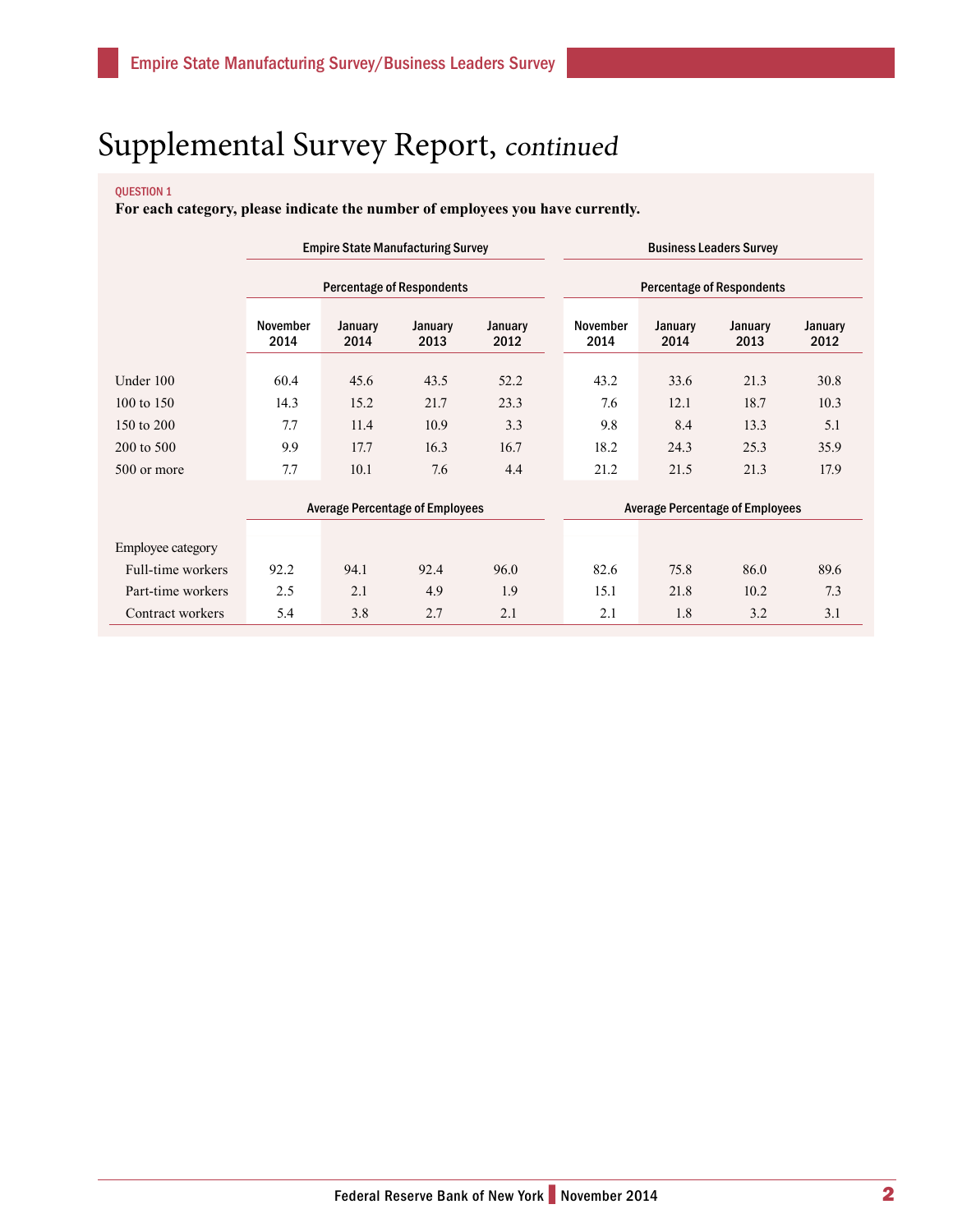#### QUESTION 2

**Do you expect that your number of employees will increase, remain unchanged, or decrease over the next twelve months?**

|                  | <b>Empire State Manufacturing Survey</b> |                 |                 |                 | <b>Business Leaders Survey</b>   |                 |                 |                 |  |
|------------------|------------------------------------------|-----------------|-----------------|-----------------|----------------------------------|-----------------|-----------------|-----------------|--|
|                  | <b>Percentage of Respondents</b>         |                 |                 |                 | <b>Percentage of Respondents</b> |                 |                 |                 |  |
|                  | November<br>2014                         | January<br>2014 | January<br>2013 | January<br>2012 | November<br>2014                 | January<br>2014 | January<br>2013 | January<br>2012 |  |
| Increase         | 49.5                                     | 35.0            | 27.2            | 50.5            | 43.8                             | 40.0            | 27.6            | 47.5            |  |
| Remain unchanged | 40.7                                     | 55.0            | 54.3            | 40.7            | 44.5                             | 40.9            | 51.3            | 47.5            |  |
| Decrease         | 9.9                                      | 10.0            | 18.5            | 8.8             | 11.7                             | 19.1            | 21.1            | 5.0             |  |

#### QUESTION 3

**If you plan to increase total employment: What are the three most important factors behind your plans to increase employment? Please rank up to three factors.**

|                                             | <b>Empire State Manufacturing Survey</b><br><b>Percentage of Respondents</b><br><b>Ranking the Factor as</b> |                             |                                | <b>Business Leaders Survey</b><br><b>Percentage of Respondents</b><br><b>Ranking the Factor as</b> |                                    |                                |  |
|---------------------------------------------|--------------------------------------------------------------------------------------------------------------|-----------------------------|--------------------------------|----------------------------------------------------------------------------------------------------|------------------------------------|--------------------------------|--|
|                                             |                                                                                                              |                             |                                |                                                                                                    |                                    |                                |  |
|                                             | Most<br>Important                                                                                            | Second<br>Most<br>Important | <b>Third Most</b><br>Important | Most<br>Important                                                                                  | Second<br><b>Most</b><br>Important | <b>Third Most</b><br>Important |  |
| Expected growth of sales is high            | 75.6                                                                                                         | 15.6                        | 11.1                           | 56.7                                                                                               | 15.0                               | 6.7                            |  |
| Reduced employment too much in recession    | 4.4                                                                                                          | 4.4                         | 2.2                            | 1.7                                                                                                | 1.7                                | 3.3                            |  |
| Current staff are overworked                | 8.9                                                                                                          | 20.0                        | 6.7                            | 18.3                                                                                               | 26.7                               | 8.3                            |  |
| Need skills not possessed by current staff  | 6.7                                                                                                          | 26.7                        | 13.3                           | 10.0                                                                                               | 23.3                               | 15.0                           |  |
| Labor costs have fallen                     | 0.0                                                                                                          | 0.0                         | 2.2                            | 0.0                                                                                                | 0.0                                | 1.7                            |  |
| Decreased economic or financial uncertainty | 2.2                                                                                                          | 4.4                         | 15.6                           | 3.3                                                                                                | 8.3                                | 8.3                            |  |
| Firm's financial position has improved      | 0.0                                                                                                          | 8.9                         | 13.3                           | 3.3                                                                                                | 13.3                               | 21.7                           |  |
| Other factors                               | 2.2                                                                                                          | 4.4                         | 11.1                           | 5.0                                                                                                | 1.7                                | 10.0                           |  |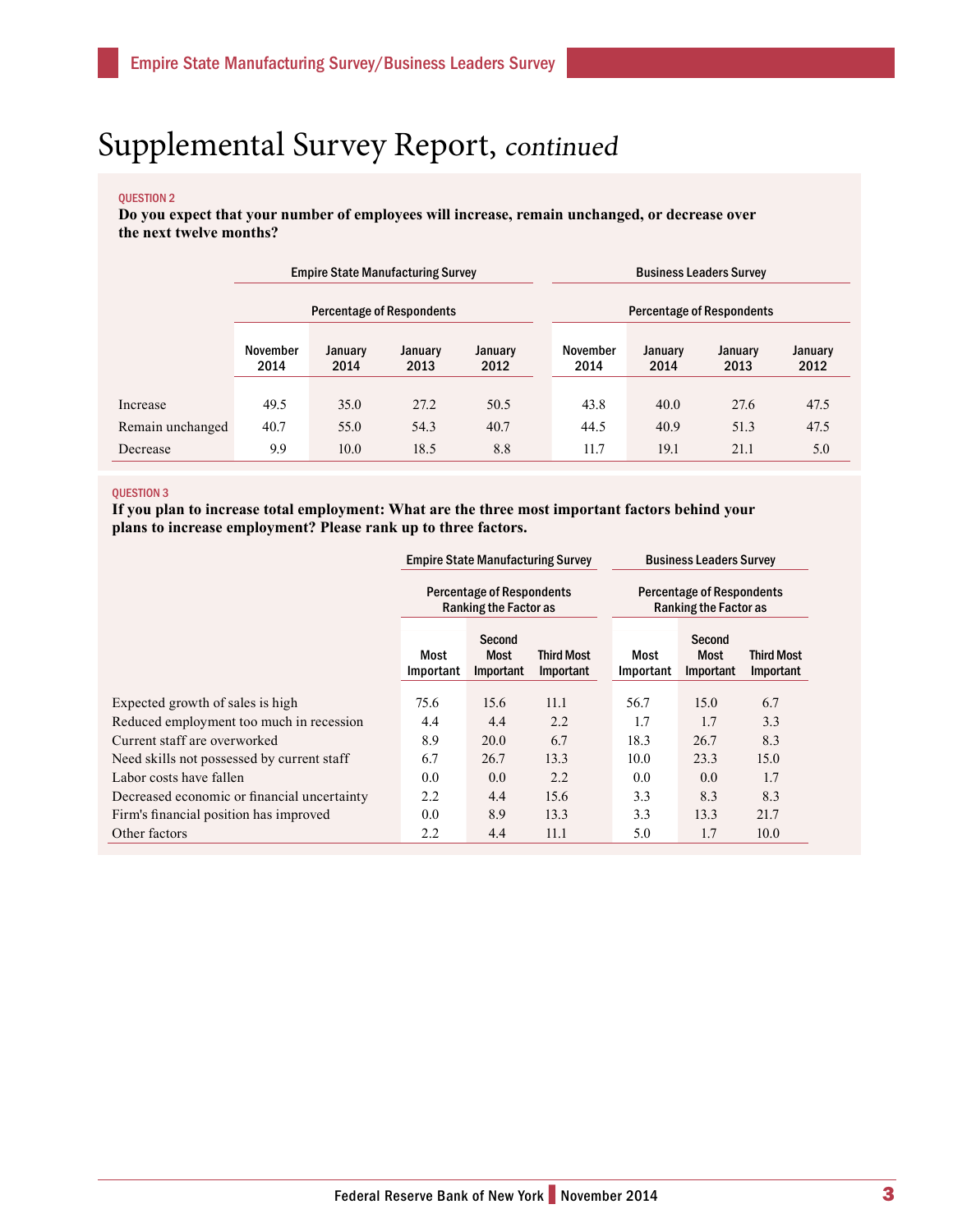#### QUESTION 4

**What are the three most important factors, if any, restraining your hiring plans? If there are no important factors restraining your hiring plans, please check "no sources of restraint" below. Otherwise, please rank up to three factors.**

|                                                            | <b>Empire State Manufacturing Survey</b> |                                                                  |                                | <b>Business Leaders Survey</b>                                   |                             |                                |
|------------------------------------------------------------|------------------------------------------|------------------------------------------------------------------|--------------------------------|------------------------------------------------------------------|-----------------------------|--------------------------------|
|                                                            |                                          | <b>Percentage of Respondents</b><br><b>Ranking the Factor as</b> |                                | <b>Percentage of Respondents</b><br><b>Ranking the Factor as</b> |                             |                                |
|                                                            | Most<br>Important                        | Second<br>Most<br>Important                                      | <b>Third Most</b><br>Important | Most<br>Important                                                | Second<br>Most<br>Important | <b>Third Most</b><br>Important |
| Expected growth of sales is low                            | 31.4                                     | 8.6                                                              | 4.3                            | 30.8                                                             | 9.4                         | 6.0                            |
| Current staff are underutilized/working reduced hours      | 2.9                                      | 10.0                                                             | 7.1                            | 3.4                                                              | 2.6                         | 2.6                            |
| Cannot find workers with required skills                   | 30.0                                     | 12.9                                                             | 11.4                           | 19.7                                                             | 11.1                        | 4.3                            |
| Labor costs are high                                       | 5.7                                      | 8.6                                                              | 2.9                            | 6.0                                                              | 11.1                        | 6.8                            |
| Uncertainty about the cost of health insurance             | 4.3                                      | 14.3                                                             | 11.4                           | 6.8                                                              | 9.4                         | 13.7                           |
| Uncertainty about other regulations or government policies | 5.7                                      | 8.6                                                              | 11.4                           | 2.6                                                              | 8.5                         | 8.5                            |
| Firm's financial position has deteriorated                 | 4.3                                      | 4.3                                                              | 1.4                            | 5.1                                                              | 4.3                         | 2.6                            |
| Want to keep operating costs low                           | 5.7                                      | 14.3                                                             | 22.9                           | 15.4                                                             | 24.8                        | 18.8                           |
| Other factors                                              | 2.9                                      | 0.0                                                              | 1.4                            | 5.1                                                              | 0.9                         | 4.3                            |
| Percentage indicating no sources of restraint              |                                          | 25.5                                                             |                                |                                                                  | 17.6                        |                                |

### QUESTION 5

**Did you adjust your overall staffing in response to the Affordable Care Act going into effect? Please check all that apply.**

|                            | <b>Empire State Manufacturing Survey</b> | <b>Business Leaders Survey</b>   |
|----------------------------|------------------------------------------|----------------------------------|
|                            | <b>Percentage of Respondents</b>         | <b>Percentage of Respondents</b> |
| No changes                 | 71.3                                     | 76.8                             |
| Reduced full-time hiring   | 13.8                                     | 14.1                             |
| Reduced part-time hiring   | 4.4                                      | 2.9                              |
| Reduced contract workers   | 1.1                                      | 2.3                              |
| Increased full-time hiring | 0.0                                      | 1.9                              |
| Increased part-time hiring | 4.6                                      | 12.8                             |
| Increased contract workers | 6.6                                      | 0.8                              |
| Reduced hours              | 1.1                                      | 5.8                              |
| Increased hours            | 5.3                                      | 0.7                              |
| Firm not affected          | 5.3                                      | 2.8                              |
| Other                      | 2.1                                      | 1.4                              |